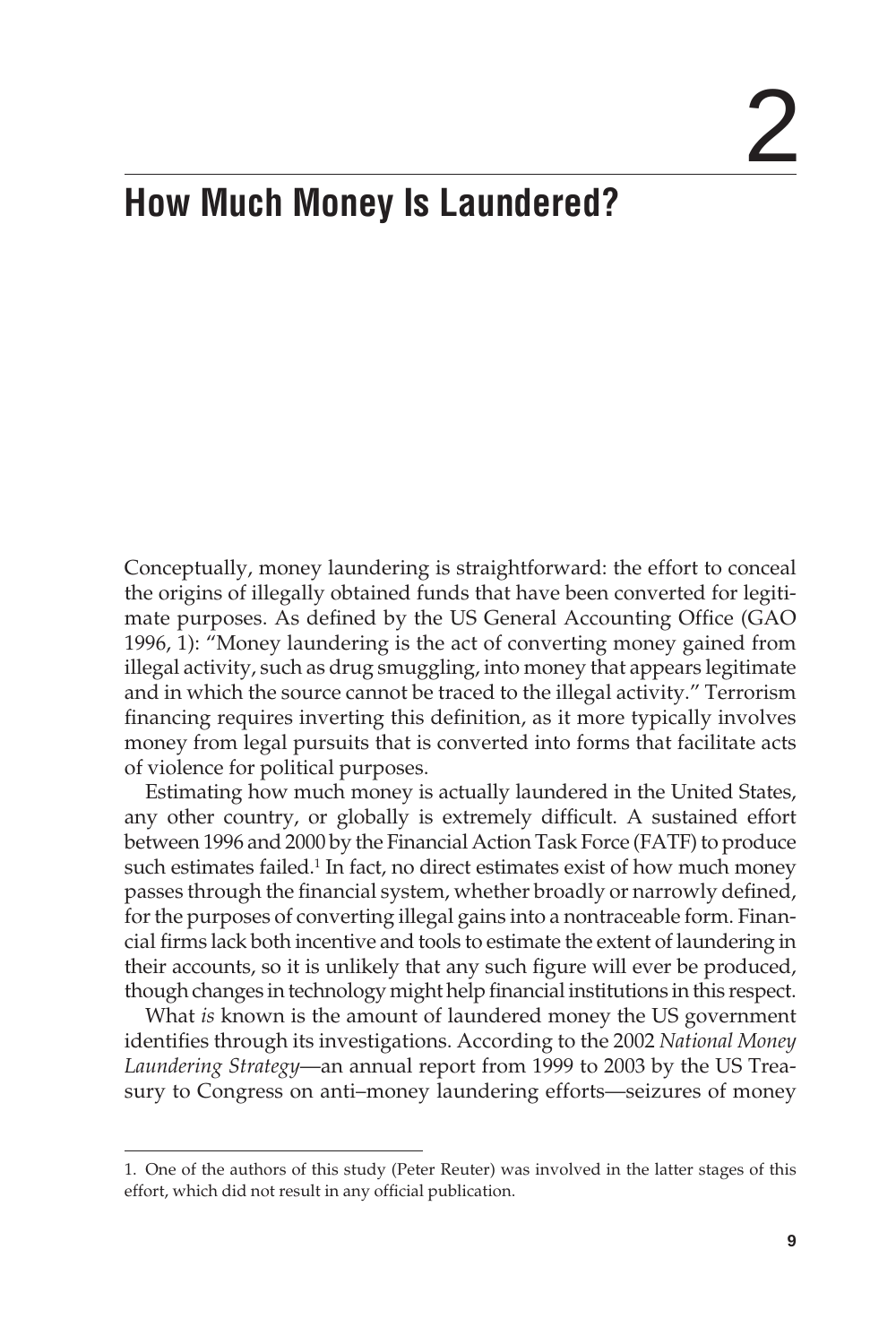laundering–related assets in fiscal 2001 amounted to \$386 million, while the corresponding figure for forfeited assets was \$241 million. Considering the billions of laundered dollars believed to be out there, a few hundred million dollars annually is a negligible share of the true total.

A number of estimates have been published of the potential demand for money laundering, i.e., the quantity of funds generated through either crime or legal activities that are concealed from authorities in order to evade taxes as well as what Vito Tanzi (1980) in his classic article calls "various governmental restrictions on the activities of economic agents." Estimating this demand can be done through either a macroeconomic or microeconomic approach. The various macroeconomic methods might be expected to produce a rough upper bound of how much money is laundered, simply because it is impossible to make fine distinctions in these studies. The microeconomic method, which involves summing up the income generated by major crime categories, provides a loose lower bound on the demand for money-laundering services.

A review of the two methods comes to a simple conclusion: neither yields estimates of the volume of laundered money that can be considered as anything more than an indicative order of magnitude. Such figures are useful to confirm that the phenomenon of money laundering is of sufficient scale to warrant public policy attention, but their quality is not good enough to provide guidance for policy. Moreover, the macroeconomic estimates are methodologically flawed, while the available microeconomic estimates lack credible empirical foundations.

These negative conclusions regarding the accuracy of these estimates are based on a fairly detailed and technical review. Confronting this reality is critical because ignorance about the volume of money laundering is an important conditioning reality for policymakers as well as for any assessment of the AML regime's effectiveness. Without a measure of how much money is laundered, the most obvious and direct outcome measure for an anti–money laundering regime—reductions in the targeted activity—is not available. More indirect measures must be developed. It seems unlikely to us that direct measurement of the total volume can be improved in the foreseeable future. Even measures of predicate crimes, the principal targets of the control regime, are crude.

Such a negative assessment, however, does not imply an endorsement of policymaking-by-anecdote in this or any other area. To the contrary, a recurring theme in this study is that better use could and should be made of available data on particular aspects of money laundering, and greater thought should be given to collecting and assembling relevant statistics that aid policymakers. Even these efforts, however, are unlikely to produce a global aggregate of the amount of money laundered that can be used to monitor progress in control efforts. As discussed in chapters 5 and 8, more disaggregated measures are needed to assess the seriousness of the money-laundering problem.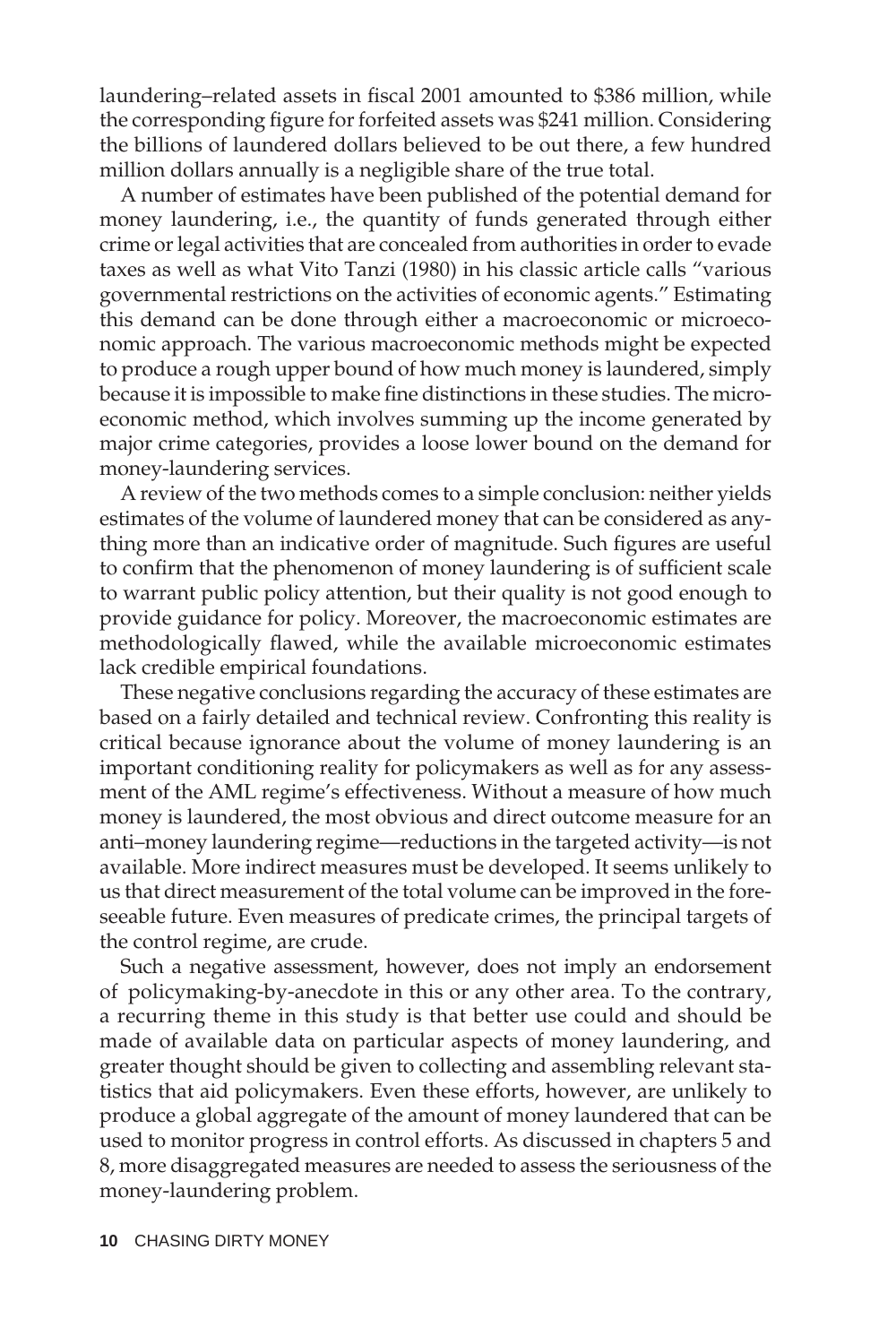### **Macroeconomic Estimates**

The macroeconomic approach to measuring the extent of money laundering is based on a broad definition that assumes that any revenue on which no tax is paid—be it from a legal or illegal activity—will need to be laundered in some way.2 In this view, the demand for money laundering is related to the monetary component of the so-called underground economy.

The study of what has been called the underground, shadow, or hidden economy first emerged in the late 1970s (Gutmann 1977, Feige 1979). It has since evolved into a considerable body of literature that proposes a host of different techniques for estimating the size of the phenomenon. More recently, one particular estimation method, the currency-demand approach, has been applied frequently enough to allow for comparison of many different countries over one or two decades.

The first step of this method, developed by Tanzi (1980), estimates a currency-demand function for the concerned country. The dependent variable is the ratio of currency holdings to a broad measure of the money supply such as M2, and on the right-hand side of the equation are series for the following:

- tax rates (higher taxes are expected to induce use of currency to evade them),
- share of wages and salaries in personal income (these types of income are more often than others paid in cash),
- interest rates (as the opportunity cost of holding currency), and
- real per capita income (as a proxy for financial infrastructure, the degree of urbanization and mobility; higher income decreases the use of cash).

The second step, which is based on the estimated equation and actual values of M2, can determine for each year the level that currency holdings would have been with taxes at either the lowest level of the sample period or at zero. The difference between this estimated figure and the actual observed cash holdings is then attributed either to the entire underground economy when a zero tax rate is used, or to its increase since the year with taxes at their lowest level. Assuming that income velocity of currency circulation is the same in the underground and legal economies, the third

<sup>2.</sup> Theoretically, it would seem reasonable to assume that no taxes are paid on income from illegal activities, but there are rare exceptions, such as when an offender chooses to launder criminal earnings through a legitimate business and pay some taxes.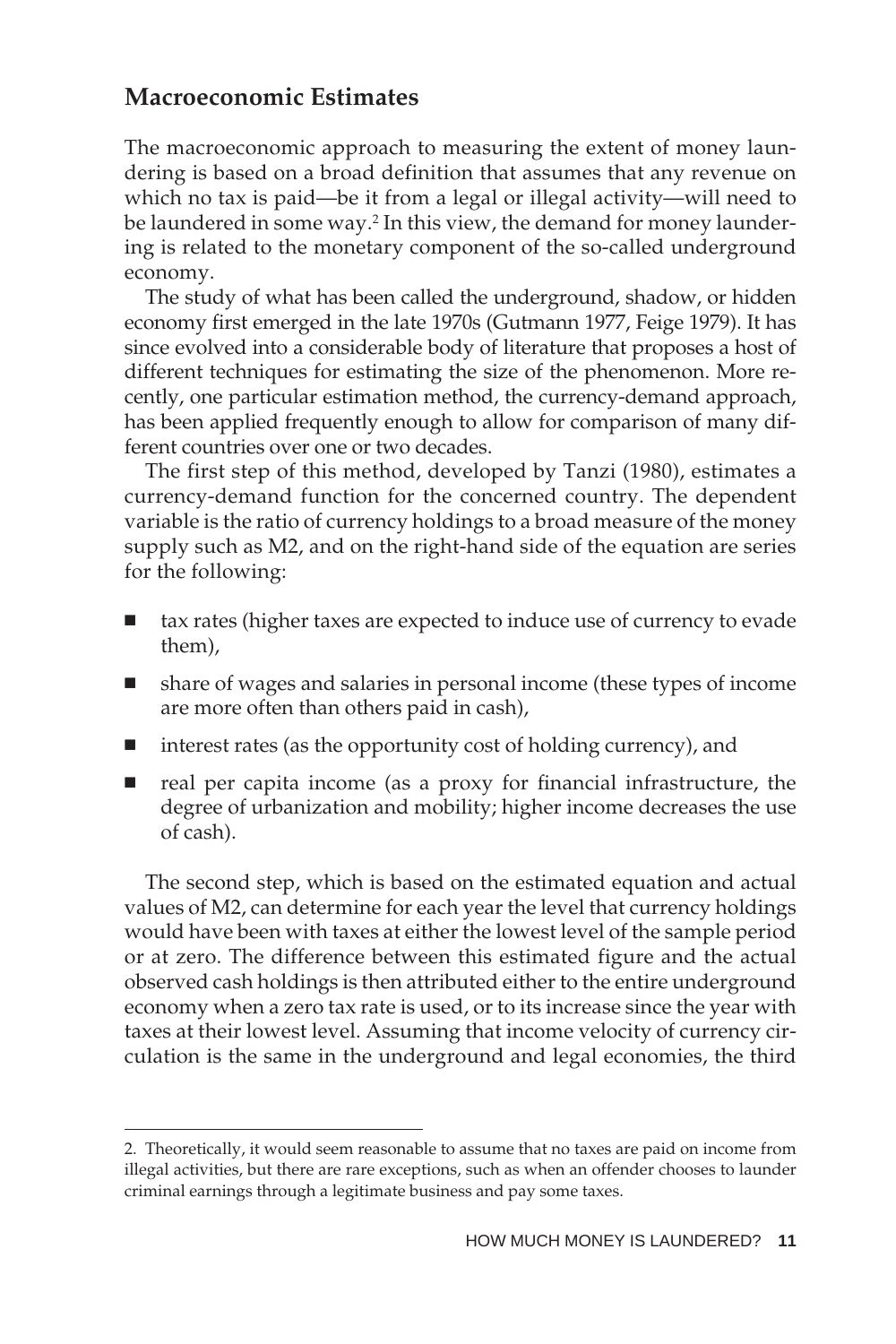| Trade in stolen goods, drug manu-<br>facturing and dealing, prostitution,<br>gambling, smuggling, fraud                                     |                                             | Barter (drugs, stolen goods, smug-<br>gling, etc.); production of drugs for<br>own use; theft for own use |                                                   |
|---------------------------------------------------------------------------------------------------------------------------------------------|---------------------------------------------|-----------------------------------------------------------------------------------------------------------|---------------------------------------------------|
| Tax<br>evasion                                                                                                                              | Tax<br>avoidance                            | Tax<br>evasion                                                                                            | Tax<br>avoidance                                  |
| Unreported income<br>from self-employment;<br>wages, salaries, and<br>assets from unreported<br>work related to legal<br>goods and services | Employee dis-<br>counts, fringe<br>benefits | Barter of legal<br>services and<br>goods                                                                  | All do-it-yourself<br>work and neigh-<br>bor help |
|                                                                                                                                             |                                             |                                                                                                           |                                                   |

**Table 2.1 Taxonomy of underground economy activities**

Sources: Mirus and Smith (1997) and Schneider and Enste (2000).

step computes the corresponding estimates of the total volume of the underground economy or its increase.3

What is the currency-demand approach measuring, and how well does it match the broad working definition of money laundering used in this study? Clearly, the estimates are measures of a cash-based underground economy dependent on particular levels of taxes and extent of tax evasion, which is in line with the definition. Tanzi (1980) himself defines the underground economy as the "gross national product that, because of unreporting and/or underreporting, is not measured by official statistics." The impact of tax evasion on national accounts is unclear, and depends on both the particular taxes evaded (e.g., personal income taxes may be more easily evaded than property taxes) and on the methods used for estimating each of the components of the national accounts. As a result, Tanzi's definition is probably too general to match the specifics of his own method, but precise enough to provide a reasonable upperbound estimate of total money laundered.

Friedrich Schneider and Dominik Enste (2000) also apply the currencydemand approach. They present a "reasonable consensus definition" of the underground economy based on an earlier schematization by Rolf Mirus and Roger Smith (1997). Their taxonomy (table 2.1) better describes what the currency-demand approach estimates, and also illustrates conceptually a broad measure of money laundered. Schneider and Enste distinguish between monetary and nonmonetary transactions. The latter, by definition, cannot be measured by the currency-demand approach and cannot in the first instance give rise to any money to be laundered. Schneider and Enste also

<sup>3.</sup> A more restricted variation on this method is the currency-ratio approach described in Feige (1997). It uses the ratio of currency to demand deposits and makes the restricting assumption that this ratio is affected only by changes in the underground economy.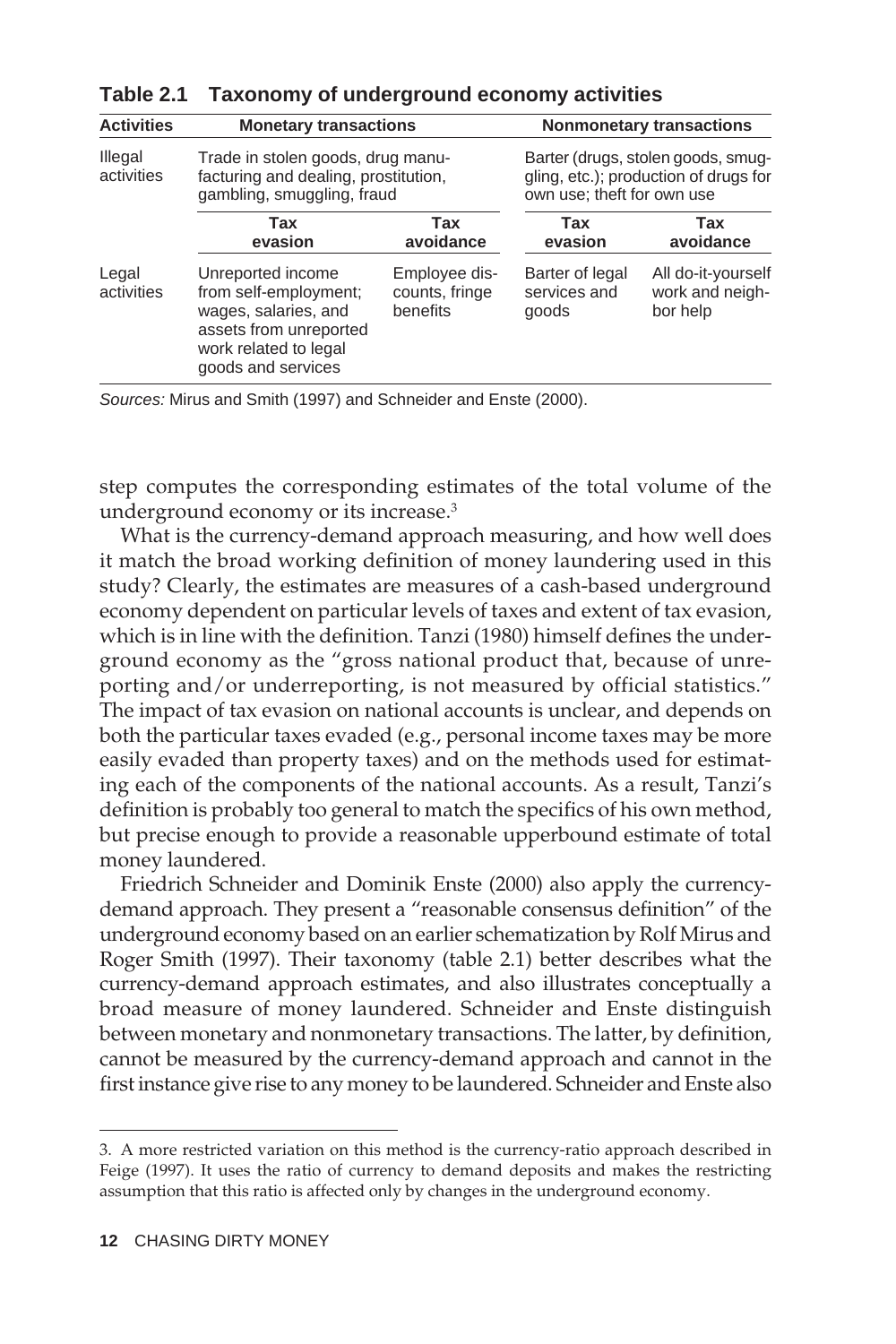distinguish between legal and illegal activities. With the reasonable assumption that no taxes are paid on illegal activities, it is the sum of the legal and illegal categories of monetary transactions in the underground economy that give rise to money laundering in its broadest definition.4

Schneider and Enste provide roughly comparable estimates of the underground economy for many countries based on the currency-demand approach. Using their 2000 study as well as a later paper by Schneider (2002), table 2.2 shows figures for 21 member countries of the Organization for Economic Cooperation and Development (OECD) for selected years since 1989. The figures illustrate the extraordinary magnitude of money-laundering estimates using this approach. On the basis of these estimates, the combined underground economies of these 21 countries in 1997 totaled more than \$3 trillion annually, and for single nations the underground economy represented an average of 16 to 17 percent of GDP. For all the years listed, the amounts estimated are more than 7 percent of global GDP, and since 1994 the figure exceeds 10 percent for most years.5 This is substantially above the 2 to 5 percent of global GDP cited in 1998 by Michel Camdessus, then managing director of the International Monetary Fund, as a "consensus range" for the scale of money-laundering transactions. Even this lower guesstimate was described by Camdessus (1998) as "beyond imagination."

Differences across countries may be partly explained by differences in taxpayer cultures and by tax rates themselves. For example, southern European nations (Greece, Italy, Portugal, Spain) and Belgium, all of which are thought of as having a tradition of low tax compliance, have the highest proportion of GDP estimated as coming from the underground economy, with figures above 20 percent for all years since 1994. The heavily taxed Scandinavian countries follow them closely. The United States, Austria, and Switzerland have much lower rates, less than 10 percent.

Not surprisingly, considering the size of US GDP, the United States leads the field in absolute terms, with \$650 billion to \$800 billion in 1995 dollars, followed by Japan and Germany. Italy and Spain are the only countries with both underground economies accounting for more than 20 percent of GDP and contributions to the worldwide underground economy in absolute numbers of more than \$100 billion.

The absolute and percentage estimates are shocking if taken as measures of money laundering. However, they are frail even in their own terms as measures of what evades government taxation and other restrictions, and even more frail as the basis for estimating the volume of money laundered.

<sup>4.</sup> Transaction measures are broader than value-added measures, however, in that the former encompass the gross expenditures at all stages in the production of output, while the latter are net of inputs. Thus, gross transaction measures of the underground economy tend to overstate its size relative to value-added measures of the total economy.

<sup>5.</sup> Based on world GDP in constant 1995 dollars. See World Bank (2003b).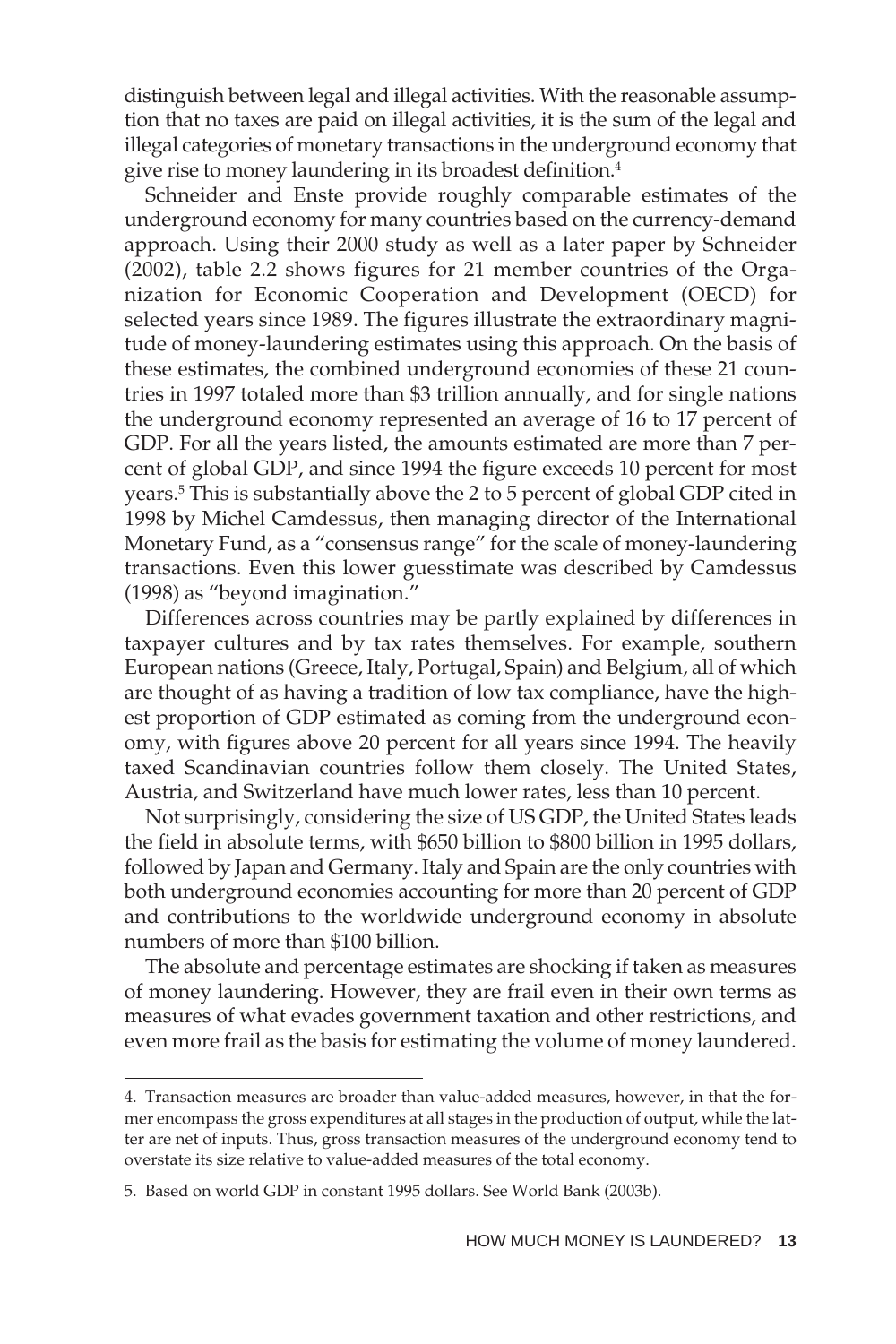Estimates of the underground economies of 21 OECD countries, 1989-2001 **Table 2.2 Estimates of the underground economies of 21 OECD countries, 1989–2001** Table 2.2

|                                                                   |                                                                                                                                                                                                                                                                                                                                                                                                                                                                                                                   | 989                                                                                   |                                                                                                                    | 199                 |                   | 1994                |                                                                                                    | 1997                |                   | 1999               |                   | 2001ª                  |
|-------------------------------------------------------------------|-------------------------------------------------------------------------------------------------------------------------------------------------------------------------------------------------------------------------------------------------------------------------------------------------------------------------------------------------------------------------------------------------------------------------------------------------------------------------------------------------------------------|---------------------------------------------------------------------------------------|--------------------------------------------------------------------------------------------------------------------|---------------------|-------------------|---------------------|----------------------------------------------------------------------------------------------------|---------------------|-------------------|--------------------|-------------------|------------------------|
| Country                                                           | of GDP<br>Percent                                                                                                                                                                                                                                                                                                                                                                                                                                                                                                 | dollars<br>Billions                                                                   | Percent<br>of GDP                                                                                                  | dollars<br>Billions | Percent<br>of GDP | dollars<br>Billions | Percent<br>of GDP                                                                                  | dollars<br>Billions | Percent<br>of GDP | Billions<br>dollar | Percent<br>of GDP | of dollars<br>Billions |
| Australia                                                         | 10.1                                                                                                                                                                                                                                                                                                                                                                                                                                                                                                              |                                                                                       |                                                                                                                    |                     |                   |                     |                                                                                                    |                     |                   |                    |                   |                        |
|                                                                   |                                                                                                                                                                                                                                                                                                                                                                                                                                                                                                                   |                                                                                       |                                                                                                                    |                     |                   |                     |                                                                                                    |                     |                   |                    |                   |                        |
|                                                                   |                                                                                                                                                                                                                                                                                                                                                                                                                                                                                                                   |                                                                                       |                                                                                                                    |                     |                   |                     |                                                                                                    |                     |                   |                    |                   |                        |
| Austria<br>Belgium<br>Canada<br>Denmark<br>Finland                | $\begin{array}{l} \texttt{a} \overset{\sim}{\texttt{a}} \overset{\sim}{\texttt{c}} \overset{\sim}{\texttt{c}} \overset{\sim}{\texttt{c}} \overset{\sim}{\texttt{c}} \overset{\sim}{\texttt{c}} \overset{\sim}{\texttt{c}} \overset{\sim}{\texttt{c}} \overset{\sim}{\texttt{c}} \overset{\sim}{\texttt{c}} \overset{\sim}{\texttt{c}} \overset{\sim}{\texttt{c}} \overset{\sim}{\texttt{c}} \overset{\sim}{\texttt{c}} \overset{\sim}{\texttt{c}} \overset{\sim}{\texttt{c}} \overset{\sim}{\texttt{c}} \overset$ | sta principa da região da<br>Sta principa distrituta do si<br>Sta principa distrituto | ciri e cine cine di strippe di cine cine di contro di contro<br>ciri e cine cine di cine di cine di contro di cine |                     |                   |                     | co co co co co co co co co co co<br>co co co co co co co co co co<br>co co co co co co co co co co |                     |                   |                    |                   |                        |
|                                                                   |                                                                                                                                                                                                                                                                                                                                                                                                                                                                                                                   |                                                                                       |                                                                                                                    |                     |                   |                     |                                                                                                    |                     |                   |                    |                   |                        |
|                                                                   |                                                                                                                                                                                                                                                                                                                                                                                                                                                                                                                   |                                                                                       |                                                                                                                    |                     |                   |                     |                                                                                                    |                     |                   |                    |                   |                        |
|                                                                   |                                                                                                                                                                                                                                                                                                                                                                                                                                                                                                                   |                                                                                       |                                                                                                                    |                     |                   |                     |                                                                                                    |                     |                   |                    |                   |                        |
|                                                                   |                                                                                                                                                                                                                                                                                                                                                                                                                                                                                                                   |                                                                                       |                                                                                                                    |                     |                   |                     |                                                                                                    |                     |                   |                    |                   |                        |
|                                                                   |                                                                                                                                                                                                                                                                                                                                                                                                                                                                                                                   |                                                                                       |                                                                                                                    |                     |                   |                     |                                                                                                    |                     |                   |                    |                   |                        |
|                                                                   |                                                                                                                                                                                                                                                                                                                                                                                                                                                                                                                   |                                                                                       |                                                                                                                    |                     |                   |                     |                                                                                                    |                     |                   |                    |                   |                        |
| France<br>Germany<br>Greece<br>Ireland<br>Italy                   |                                                                                                                                                                                                                                                                                                                                                                                                                                                                                                                   |                                                                                       |                                                                                                                    |                     |                   |                     |                                                                                                    |                     |                   |                    |                   |                        |
|                                                                   |                                                                                                                                                                                                                                                                                                                                                                                                                                                                                                                   |                                                                                       |                                                                                                                    |                     |                   |                     |                                                                                                    |                     |                   |                    |                   |                        |
|                                                                   |                                                                                                                                                                                                                                                                                                                                                                                                                                                                                                                   |                                                                                       |                                                                                                                    |                     |                   |                     |                                                                                                    |                     |                   |                    |                   |                        |
| Japan<br>Netherlands<br>New Zealand                               |                                                                                                                                                                                                                                                                                                                                                                                                                                                                                                                   |                                                                                       |                                                                                                                    |                     |                   |                     |                                                                                                    |                     |                   |                    |                   |                        |
| Norway<br>Portugal                                                |                                                                                                                                                                                                                                                                                                                                                                                                                                                                                                                   |                                                                                       |                                                                                                                    |                     |                   |                     |                                                                                                    |                     |                   |                    |                   |                        |
|                                                                   |                                                                                                                                                                                                                                                                                                                                                                                                                                                                                                                   |                                                                                       |                                                                                                                    |                     |                   |                     |                                                                                                    |                     |                   |                    |                   |                        |
|                                                                   |                                                                                                                                                                                                                                                                                                                                                                                                                                                                                                                   |                                                                                       |                                                                                                                    |                     |                   |                     |                                                                                                    |                     |                   |                    |                   |                        |
| Spain<br>Sweden<br>Switzerland<br>United Kingdom<br>United States |                                                                                                                                                                                                                                                                                                                                                                                                                                                                                                                   |                                                                                       |                                                                                                                    |                     |                   |                     |                                                                                                    |                     |                   |                    |                   |                        |
|                                                                   |                                                                                                                                                                                                                                                                                                                                                                                                                                                                                                                   |                                                                                       |                                                                                                                    |                     |                   |                     |                                                                                                    |                     |                   |                    |                   |                        |
|                                                                   |                                                                                                                                                                                                                                                                                                                                                                                                                                                                                                                   |                                                                                       |                                                                                                                    |                     |                   |                     |                                                                                                    |                     |                   |                    |                   |                        |
|                                                                   |                                                                                                                                                                                                                                                                                                                                                                                                                                                                                                                   |                                                                                       |                                                                                                                    |                     |                   |                     |                                                                                                    |                     |                   |                    |                   |                        |
| uropean Union                                                     |                                                                                                                                                                                                                                                                                                                                                                                                                                                                                                                   |                                                                                       |                                                                                                                    |                     |                   |                     |                                                                                                    |                     |                   |                    |                   |                        |
| members                                                           |                                                                                                                                                                                                                                                                                                                                                                                                                                                                                                                   | 019.2                                                                                 | 16.0                                                                                                               | ,215.3              | 17.9              | ,366.6              | 18.8                                                                                               | ,552.4              | 18.6              | 1,643.             | 18.6              | 1,730.8                |
| <b>Total</b>                                                      |                                                                                                                                                                                                                                                                                                                                                                                                                                                                                                                   | 2,004.9                                                                               |                                                                                                                    | ,389.6              |                   | 2,778.              |                                                                                                    | 3,081.4             |                   | 3,255.             |                   | 3,402.                 |
| Average                                                           | 12.7                                                                                                                                                                                                                                                                                                                                                                                                                                                                                                              |                                                                                       | 14.3                                                                                                               |                     | 16.0              |                     | $-20$                                                                                              |                     | 16.7              |                    | 16.7              |                        |
|                                                                   |                                                                                                                                                                                                                                                                                                                                                                                                                                                                                                                   |                                                                                       |                                                                                                                    |                     |                   |                     |                                                                                                    |                     |                   |                    |                   |                        |

a. Estimates for 2001 are preliminary. a. Estimates for 2001 are preliminary. Note: Data for the underground economy as a percent of GDP are the average of the cited and the following year for all countries for 1991; all countries except Austria, Germany, and Switzerland for 1989, 1999, and 2001; for Finland, Japan, and Portugal for 1994; and for Finland, Greece, Japan, New Note: Data for the underground economy as a percent of GDP are the average of the cited and the following year for all countries for 1991; all countries except Austria, Germany, and Switzerland for 1989, 1999, and 2001; for Finland, Japan, and Portugal for 1994; and for Finland, Greece, Japan, New Zealand, and Portugal for 1997. All exceptions referenced in this note are in *italics* in the table. Absolute numbers are in constant 1995 dollars. Zealand, and Portugal for 1997. All exceptions referenced in this note are in **italics** in the table. Absolute numbers are in constant 1995 dollars. Sources: Underground economy as percent of GDP: Schneider and Enste (2000) and Schneider (2002). Absolute numbers calculated from official GDP Sources: Underground economy as percent of GDP: Schneider and Enste (2000) and Schneider (2002). Absolute numbers calculated from official GDP data in World Bank (2003b). data in World Bank (2003b).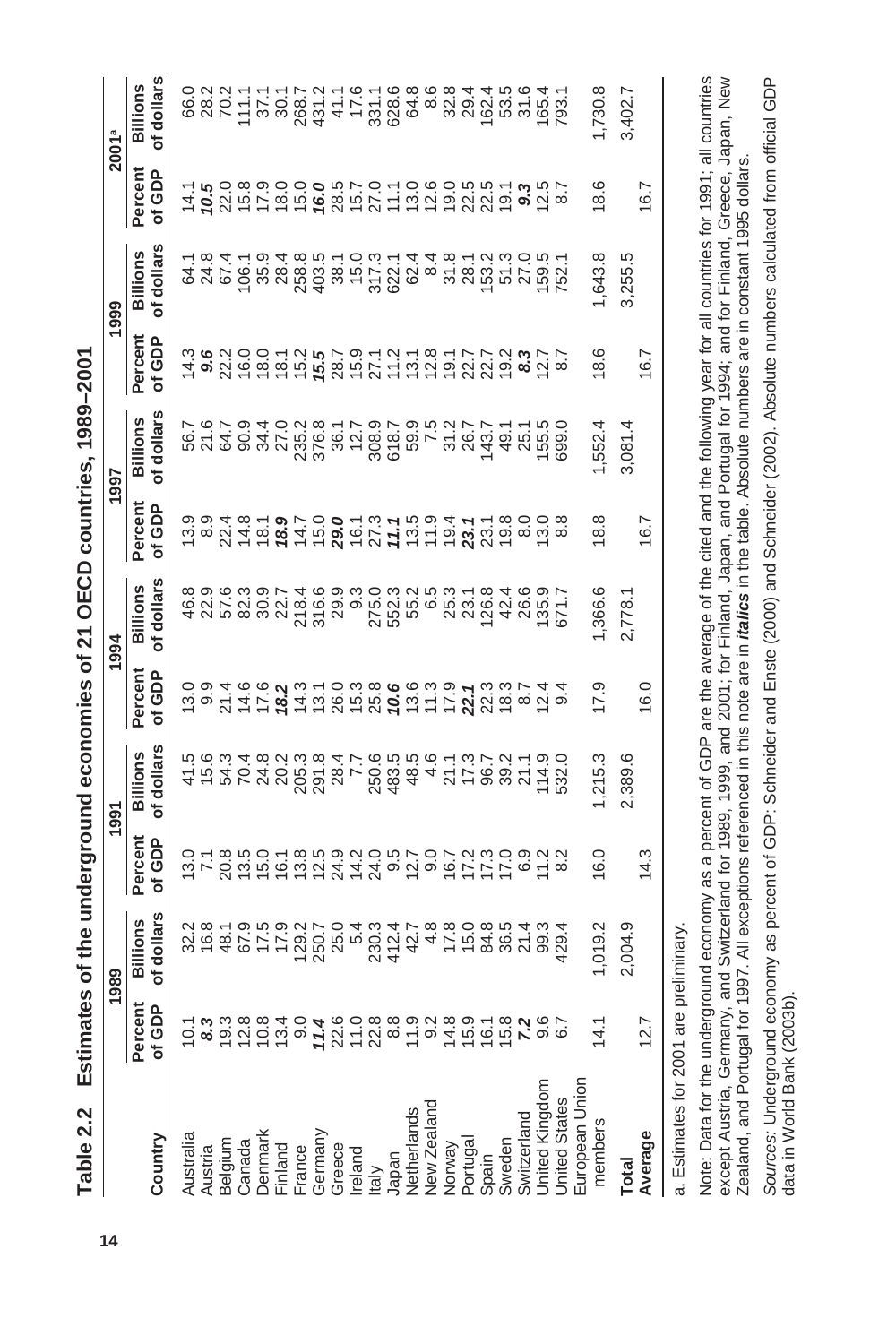By definition, the entire right-hand, nonmonetary side of table 2.1 is not included in these estimates of money laundering, as these items were excluded by the estimation method used by Schneider and Enste (2000) and do not fit conceptually.

Moreover, the currency-demand approach has been extensively and convincingly critiqued (Tanzi 1999). First, its strong focus on taxes to explain the size of the underground economy ignores the criminal trades, which are not a function of tax rates but of other factors (such as the demand for illegal drugs); it measures only the lower left-hand side of table 2.1. For example, removing legal restrictions on casino gaming in the 1990s in many American states may have reduced the size of the illegal gambling sector. Second, the currency-demand approach assumes that the underground economy consists of only cash transactions. Studies in Norway have suggested that cash may account for only about 80 percent of such activities (Isachsen and Strom 1980, 1985). Moreover, some money laundering, such as that associated with financial fraud, is done primarily, if not exclusively, in noncash monetary transactions such as electronic transfers. Third, the currency-demand approach assumes that income velocity is the same in the hidden and the official sectors. As the two are likely to have very different structures, that assumption is almost certainly false.

Fourth, the estimates presented in table 2.2 are based on the strong assumption of no underground economy in the year with lowest taxation. When designing the currency-demand approach, Tanzi explained that predicting a currency-to-M2 ratio based on the lowest level of taxation over the sample period would indicate the increase in the underground economy since the year of that lowest tax level. Theoretically, Tanzi maintained, one would need to put taxes at zero to estimate the entire underground economy. Schneider and Enste are less explicit in laying out the framework for their econometric work, but they do mention that a weak point of the approach is the assumption of no underground economy in the base year. The fact that the already enormous estimates would be further inflated if based on a currency-to-M2 ratio predicted with zero taxes raises serious doubts about the accuracy of the estimates.

Finally, substantial amounts of currency are held outside certain countries. For countries with currencies used internationally (the United States, Germany [prior to 1999], the euro countries, the United Kingdom, Japan, and Switzerland to some degree), this factor might change the results substantially, because currency held abroad should be excluded to obtain a net volume of the domestic underground economy. If currency abroad is not part of the domestic underground economy, it might well be in the foreign underground economy. This implies that this method is not reliable for purposes of measuring the volume of money laundering in the countries issuing international currencies, but in principle may be appropriate for constructing a global aggregate if one could reallocate the currency appropriately.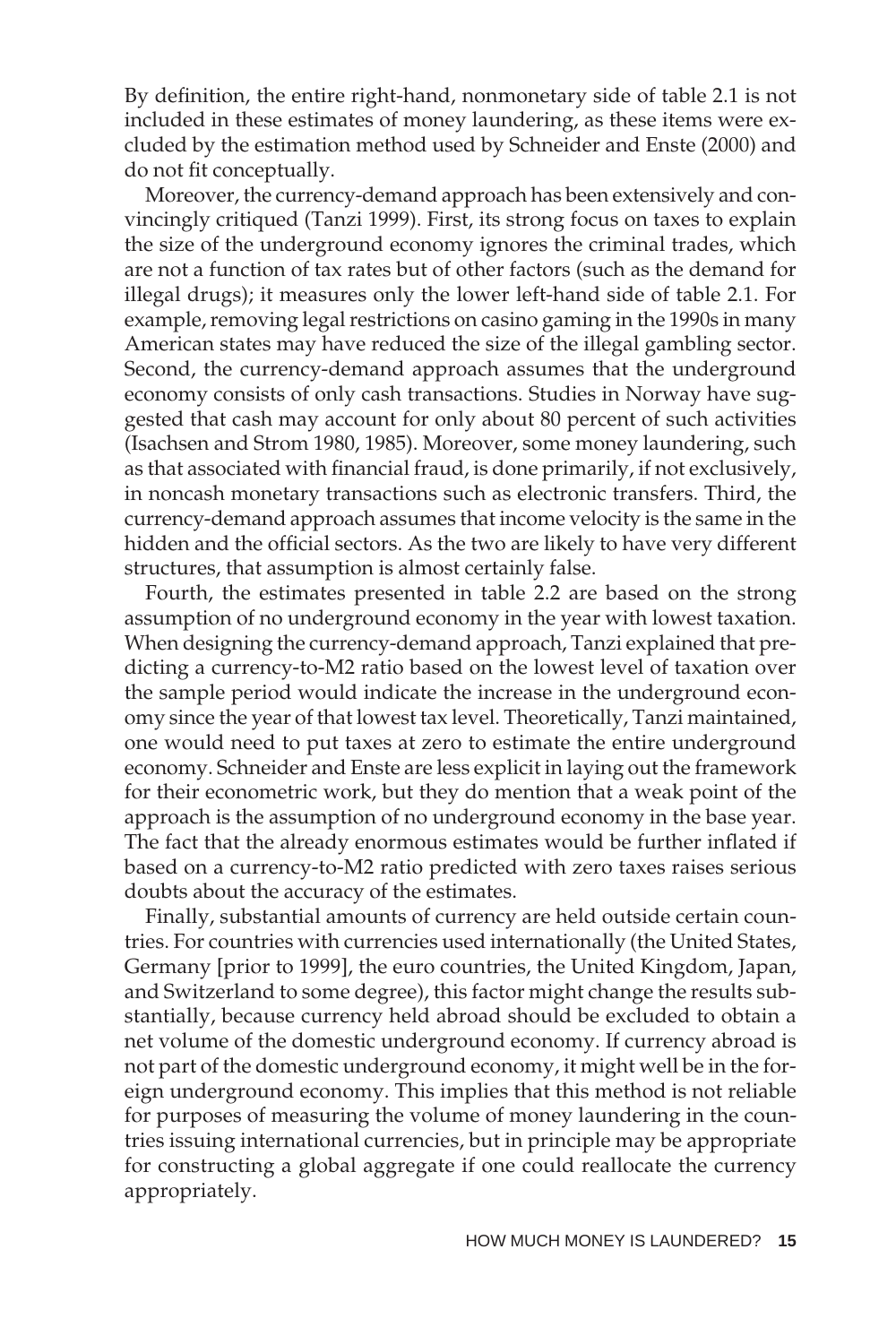Unfortunately, there are no promising ways around these problems. For example, it is difficult to find a proxy for illegal activities to include in the equation. Nor is there any promising approach for estimating income velocity in the hidden sector.

The reliance on currency as the basis for measuring money laundering resulting from illegal drugs imparts the right bias by excluding the nonmonetary sector and taking into account the huge amounts of cash in the drug trade. That advantage will be lost with other macroeconomic approaches.

There are contending macroeconomic approaches. One alternative method is based on the discrepancies between different components of national income accounts. For example, nonreporting or underreporting may affect income statistics differently than other national accounts categories such as consumption. Second, one can compare official data on the labor force with data based on household surveys, and take the difference as an indicator of underground economic activity. The third alternative option is the so-called physical input approach. Based on total real physical inputs (most typically electricity), it estimates total GDP, subtracts official GDP from it, and attributes the difference to underground activity. Lastly, the underground economy has been estimated with an econometric method that allows for estimating an unobserved variable "between" certain observable causes and effects.6

When used individually, all of the alternative approaches have obvious and very substantial shortcomings. For example, simple comparisons of different national accounts categories may not be meaningful because this procedure conflates measurement error with unrecorded activity. Labor surveys may be biased, physical inputs measure only "underground industrial" activity, and the associated econometric modeling requires a set of strong assumptions.

The results themselves also reduce the credibility of the various economic approaches. Derek Blades and David Roberts (2002) make telling comments in reviewing various estimates. Their main critique is that nonobserved activities are highly concentrated in certain sectors of the economy, such as retail trade, taxis, trucking, and restaurants, while other sectors such as power generation, heavy industry, or air transport are intrinsically less vulnerable. Taking this into account, the high estimates of the size of underground economies would imply that much larger shares of the susceptible sectors are underground, which hardly seems credible.

Considering, then, that the different shortcomings tend to bias the results, and sometimes in different directions, it is best to take the different figures with several grains of salt. At best, the various estimates suggest that there is substantial potential demand for money-laundering services, but there is little basis for concluding whether it amounts to hundreds of billions or trillions of dollars.

<sup>6.</sup> See Dixon (1999) for a brief review of various methods.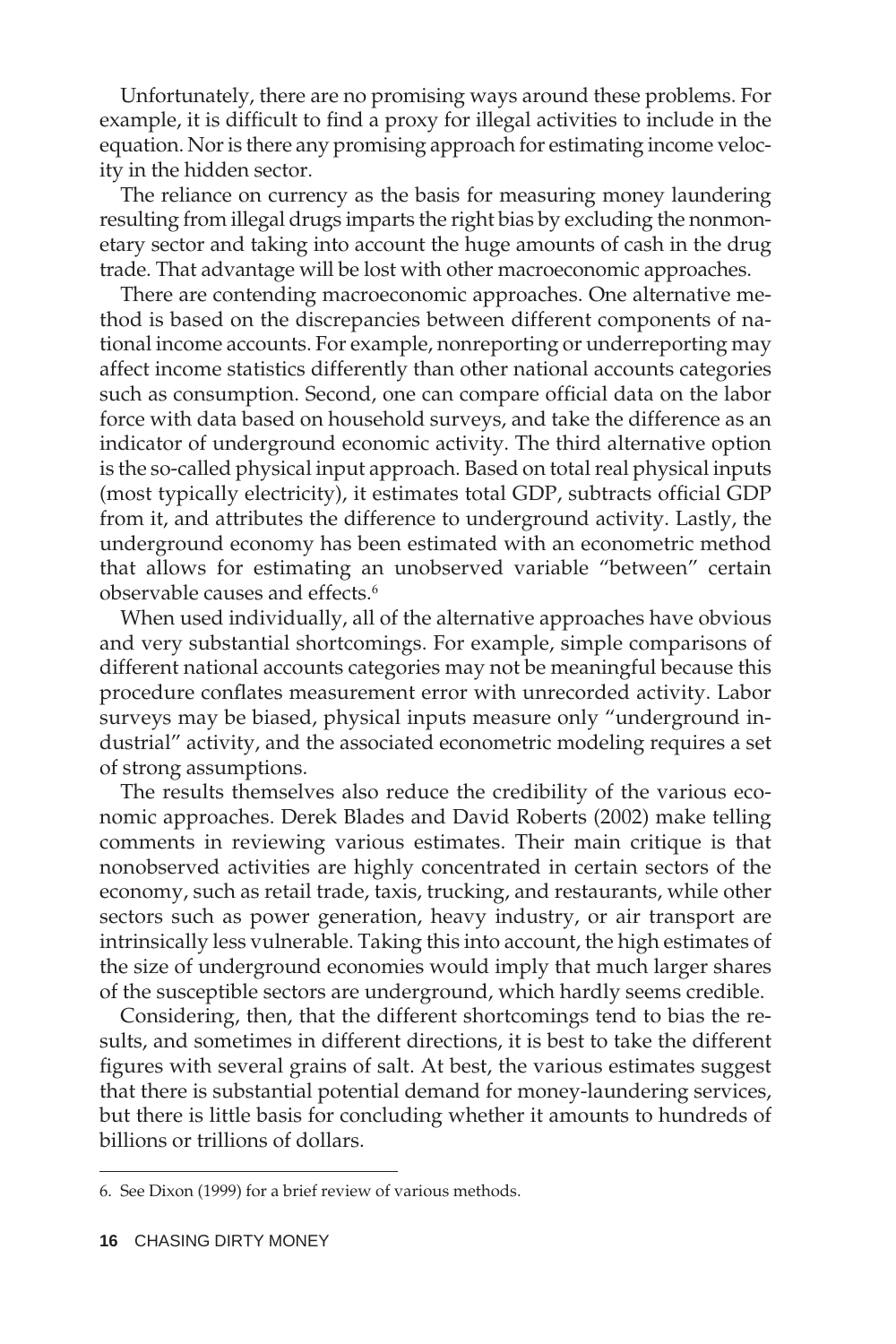Before moving to the discussion of microeconomic estimates of the amount of money laundering, it is important to recognize the substantial work that has been done on estimating underground economic activities in the context of the compilation of national economic accounts. Most countries today use the national accounting standards and definitions set out in the System of National Accounts (1993), and referred to as SNA93. A compatible but somewhat more specific set of rules is in force for countries in the European Union (EU), namely the European System of Accounts (Eurostat 1995), known as ESA95. To determine what needs to be included in complete national accounts, both systems use the notion of a "production boundary." Everything that lies within the boundary is considered to have been produced, with some value added to it, and is to be included in the accounts, while everything beyond the boundary does not count as production or value added and is to be excluded. Presented in a very simplified way, according to SNA93 and ESA95, all goods and services produced with inputs of capital, labor, or any materials lie within the production boundary, with the sole exception of housing services provided by owneroccupiers. Goods that are not produced with such inputs, such as natural resources, are considered outside the boundary.7 The point is that for both SNA93 and ESA95 the concept of a production boundary is independent of whether an activity is illegal or performed in violation of certain regulations. Thus, many national statistical agencies have made considerable efforts to estimate nonobserved economic activity in order to include it in their GDP estimates. In particular, they have attempted to define in detailed fashion the different sectors of the underground economy, and to develop particular methods to measure each sector. Consequently, the findings are much more reliable than estimates based on general macroeconomic approaches such as those discussed above.

Were they easily available and comparable, the national estimates could be useful for developing an overall measure of money laundering. However, although there has been considerable study and assessment by national and international agencies of all the particular methods of examining underground economies,<sup>8</sup> practices at national levels vary widely. The most inclusive effort to collect and compare national practices and estimation results to date is a study by the UN Economic Commission for Europe (UNECE 2002). The study includes detailed reports by 29 countries about their methods of estimating underground activity. Eight are developed market economies and OECD members that are part of the principal focus

<sup>7.</sup> See Blades and Roberts (2002) for a simple representation of the production boundary. A more detailed account can be found in Jackson (2000, 120–34).

<sup>8.</sup> The most complete overview is probably the *Handbook for Measurement of the Non-Observed Economy* published by the OECD (2002) in cooperation with the International Monetary Fund, International Labor Organization, and the Statistical Committee of the Commonwealth of Independent States.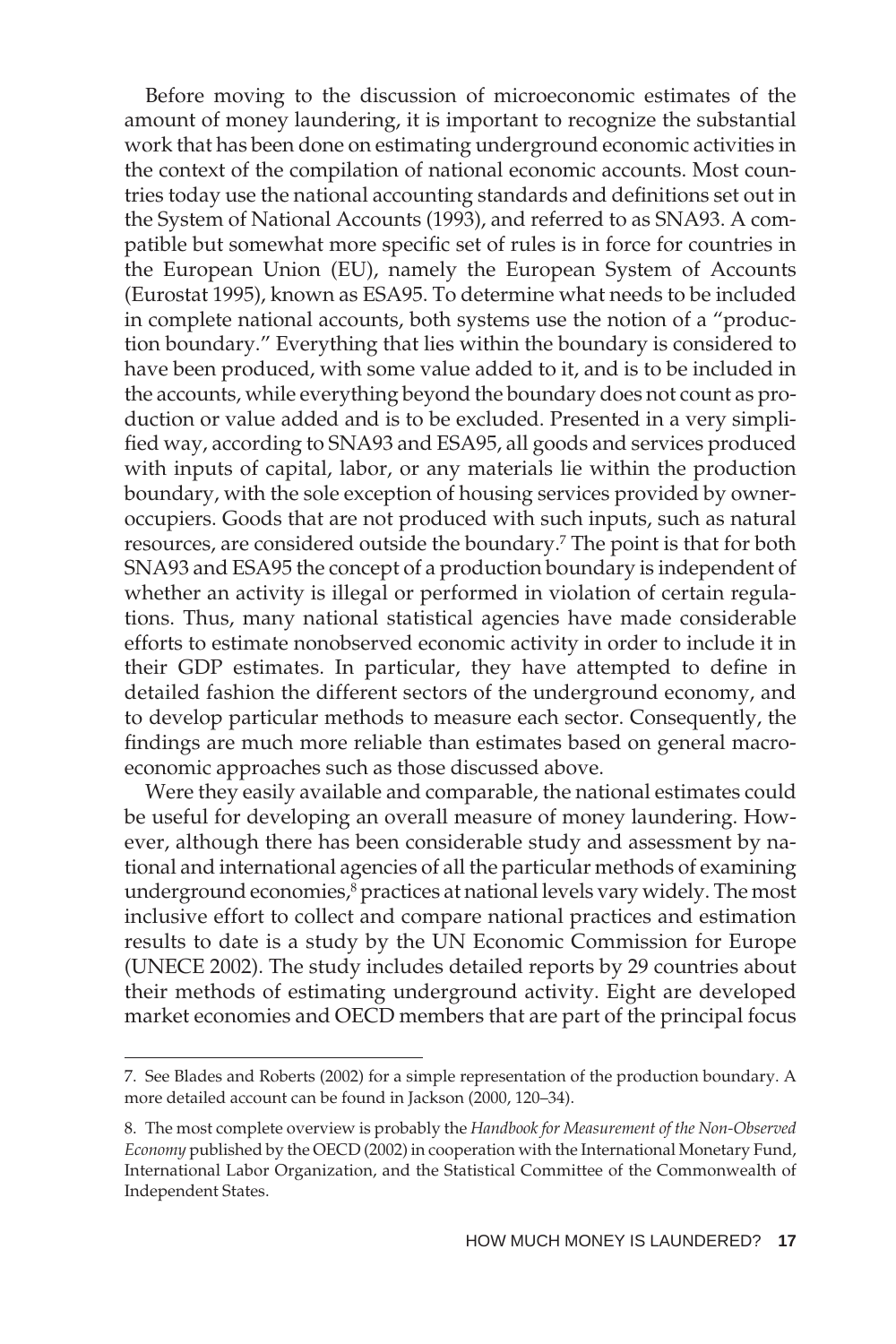of attention in this study: Belgium, Canada, Finland, Germany, Ireland, Italy, the United Kingdom, and the United States.

Unfortunately, most of these countries, while adjusting for a host of different nonobserved activities, usually estimate these types of economic activities in a way that does not allow identification of a total figure for the underground economy (for example, as a percentage of GDP). The first exception is Italy, where the estimate of the underground economy as a proportion of total estimated GDP was 15 percent for 1998, i.e., a little more than half of what currency-demand-based macroeconomic estimates suggested for 1997 and 1999. The second exception is the United States, but in this case the efforts are limited to a survey of the literature discussed below in the section on microestimates. Moreover, US figures primarily cover the period around 1980 and are thus outdated for purposes of this study.

Apart from these two countries, only Belgium and Canada provided estimates for the UNECE study of the correction in national accounts for nonobserved activities. In Belgium, these activities were reported to account for 3 to 4 percent of total estimated GDP in 1997, and in Canada less than 2.7 percent in 1992. The figures for these two countries (less so for Italy) are substantially below the estimates in table 2.2, demonstrating yet again the weakness of the currency-demand approach.

Studies on underground economies related to national accounts also have their weaknesses when used to measure the scale of money laundering, specifically with regard to certain important types of illegal activities. First, some activities like theft or extortion do not fall within the production boundary. Second, even for the countries that do report on illegal activities, the UNECE (2002) study reports that the estimates "can only be regarded as indicative" due to "difficulties in measurement." Third, notwithstanding such exceptions as the United Kingdom and the United States, most OECD members do not list any estimates for illegal activities at all, which again limits comparability.<sup>9</sup>

Two main lessons emerge from our review of attempts to estimate the amount of money laundering in the context of national accounts. On the one hand, insofar as data are available, they only reinforce the previous skepticism about the results from currency-demand estimation methods. On the other, the data show that there are sophisticated methods available that can be refined and may contribute to more meaningful estimates in the future of the size of the underground economy and volume of money laundering.

<sup>9.</sup> One reason for the limited coverage in OECD countries may be the confusion in EU norms. While the ESA95 (enacted in a Council Regulation in 1996) requires inclusion of illegal activities, a Commission Decision of 1994 excludes them from what is required of states to ensure complete national accounts (Art. 1 Commission Decision 94/168/EC, Euratom). Interestingly, Calzaroni (2001) notes that the Italian approach to estimating underground activity explicitly states that illegal activities are not included in line with EU requirements.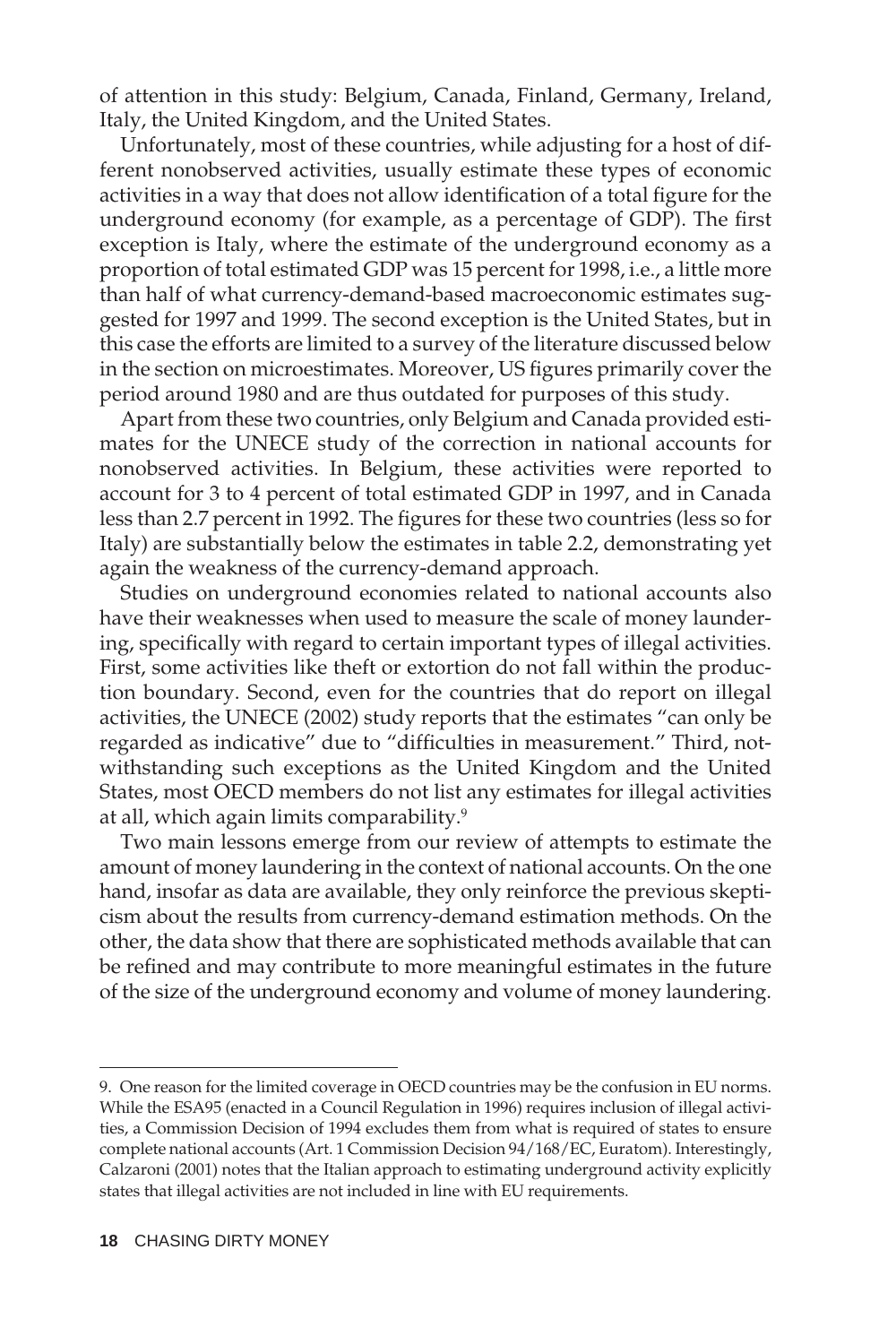#### **Microeconomic Estimates**

The microeconomic approach to estimating the demand for money laundering is in a sense a complement to the macroeconomic approaches, which pay limited attention to estimating total earnings from criminal activities, aside from tax evasion. The microeconomic approach focuses on different types of crimes and on estimating the incomes from each. These estimates normally do not include the informal economy or activities that, though legal, are not reported in order to evade taxes. However, in principle it would be possible to graft those estimates onto such measures. The problems associated with the microeconomic approach basically involve the paucity and unreliability of the data. In other words, what little data are available are not worth much.

There have been two systematic efforts to provide estimates of incomes generatedbyabroadrangeofcriminalactivitiesintheUnitedStates.CarlSimon and Ann Witte (1982) cobbled together figures for the late 1970s. Indicative of the uncertainty of their results, which they acknowledge, is the basis for their estimate for income from prostitution. They started with estimates of the number of acts of prostitution and the number that a full-time prostitute would commit in the course of a year. This calculation resulted in an estimate of full-time-equivalent prostitutes of 80,000 to 500,000. Add in considerable uncertainty about the annual earnings of a prostitute, and the result is an estimate of income that spans approximately an order of magnitude.

Under the auspices of the President's Commission on Organized Crime, Wharton Econometrics Forecasting Associates, a US research firm, also developed estimates of incomes from many different criminal activities (Godshaw, Koppel, and Pancoast 1987). In its final report in 1987, the commission stated that organized crime produced an annual net income of approximately \$47 billion, costing Americans \$18.2 billion and more than 400,000 legitimate jobs. These criminal groups—including traditional mobsters, motorcycle gangs, and other emerging ethnic crime groups—had nearly 300,000 members, with an additional half million people employed in part-time, crime-related jobs. Nine of the commission's 18 members, it should be pointed out, said that the final report's account of the income sources of organized crime was inadequate.

The estimates used for this study for the proceeds from 34 crimes in the United States cover one or more years during the period from 1965 to 2000. The 30 sources used include both public agencies and private organizations. For most crimes, estimates were available for only a few years. There were data for 10 or fewer crimes for 14 of the years, for 11 to 15 crimes for 19 of the years, and for up to 22 crimes for the remaining 4 years. Sixteen crimes had 10 or fewer years of data, while only nine crimes had more than 25 years' worth. The results are presented in table 2.3 and figure 2.1. Simple linear projections were used to impute the missing years to generate estimates for all crimes for all years; some of the projections cover large gaps.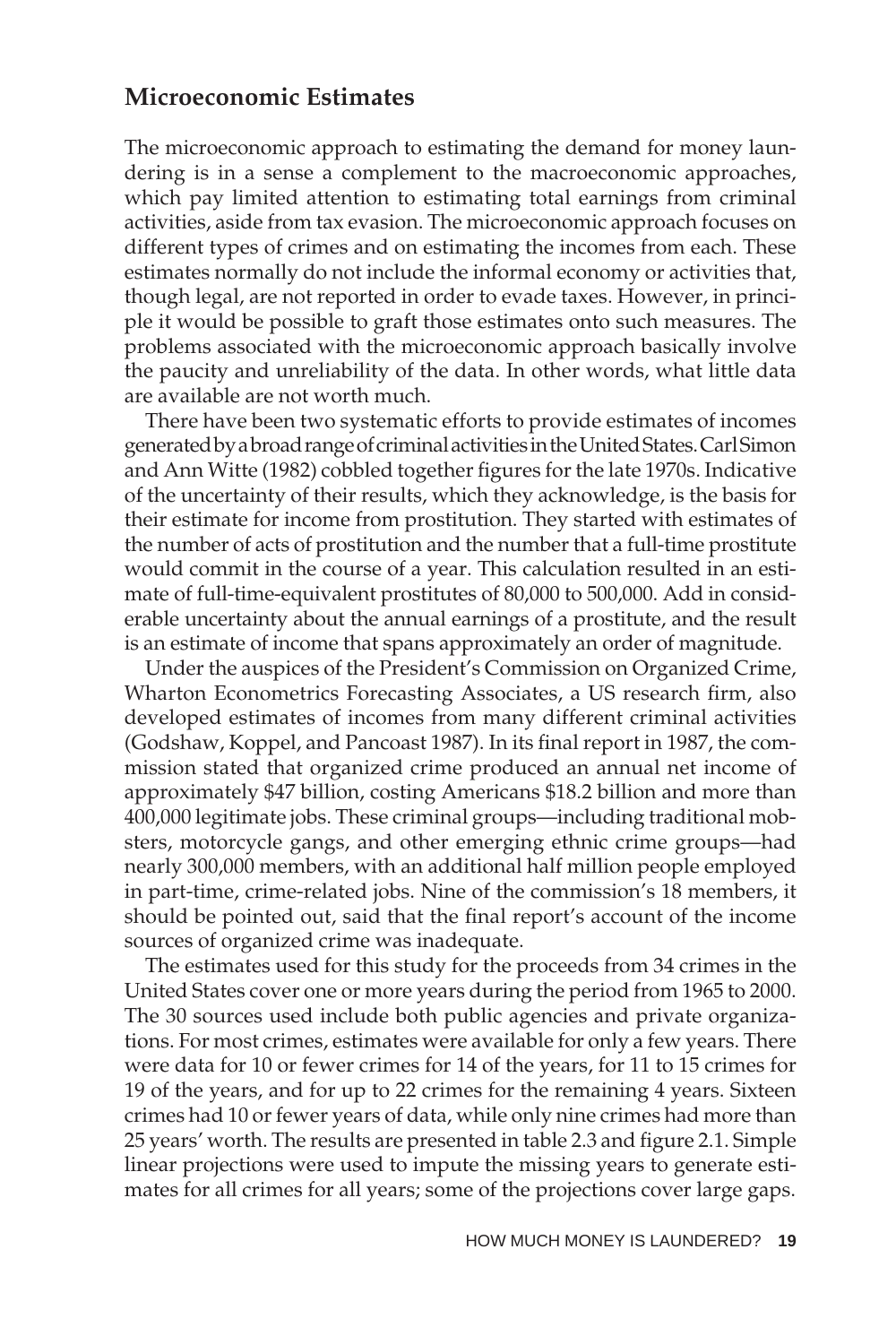|      | <b>Tax evasion included</b>         |                          | Tax evasion excluded                |                          |
|------|-------------------------------------|--------------------------|-------------------------------------|--------------------------|
| Year | <b>Estimated criminal</b><br>income | <b>Percent</b><br>of GDP | <b>Estimated criminal</b><br>income | <b>Percent</b><br>of GDP |
| 1965 | 49                                  | 6.8                      | 18                                  | 2.5                      |
| 1970 | 74                                  | 7.1                      | 26                                  | 2.5                      |
| 1975 | 118                                 | 7.2                      | 45                                  | 2.7                      |
| 1980 | 196                                 | 7.0                      | 78                                  | 2.8                      |
| 1985 | 342                                 | 8.1                      | 166                                 | 4.0                      |
| 1990 | 471                                 | 8.1                      | 209                                 | 3.6                      |
| 1995 | 595                                 | 8.0                      | 206                                 | 2.8                      |
| 2000 | 779                                 | 7.9                      | 224                                 | 2.3                      |

#### **Table 2.3 Estimated earnings from criminal activity in the United States, 1965–2000** (billions of current dollars)

Note: Non–tax evasion crimes included trafficking in illicit drugs, human trafficking, burglary, larceny-theft, motor vehicle theft, robbery, fraud, arson, nonarson fraud, counterfeiting, illegal gambling, loan sharking, and prostitution. Tax evasion crimes included federal income, federal profits, and excise tax evasion.

Sources: Office of National Drug Control Policy (2000, 2001); Simon and Witte (1982); GAO (1980); Federal Bureau of Investigation's annual Uniform Crime Reports; Internal Revenue Service; International Organization on Migration; Abt, Smith, and Christiansen (1985); Kaplan and Matteis (1967); Carlson et al. (1984); and Key (1979).

A glimpse at one of the more complete years is presented in table 2.4. It reveals the general composition of the US criminal economy according to these estimates. In 1990, the most lucrative crime (in aggregate) was drug trafficking (cocaine, heroin, marijuana, and other), which resulted in approximately \$97 billion in revenues. Fraud generated \$60 billion while gambling generated less than \$8 billion. The total for all crimes with available data amounted to roughly \$470 billion, approximately 8 percent of US GDP in 1990. To obtain a smoother time series for comparison, data points were interpolated for the 18 crimes with the most consistently available figures (table 2.3). According to these data, criminal income in the United States rose from just under 7 percent of GDP in 1965 to around 8 percent in 1985, with the largest increase occurring in the early 1980s. However, when tax evasion estimates were removed from the totals, the criminal share of US GDP ranged from 2.5 to 4 percent, peaking in the late 1980s before dropping to the levels of the late 1960s.

The fraud estimate, by far the largest single item in most years, is particularly frail. It comes from a report by the Association of Certified Fraud Examiners (2002), which sent survey forms to 10,000 of its members, fewer than 10 percent of whom responded. Respondents provided specific information about cases of which they were aware. But they also were asked to estimate the percentage of revenues that would be lost in 2002 as a result of occupational fraud and abuse. As the median figure was 6 percent, using an estimate for US GDP of \$10.4 trillion in 2002 leads to an estimate of \$625 billion. No effort was made to adjust for nonresponse or to ask whether respondents were in fact in a position to make such estimates. Nor did the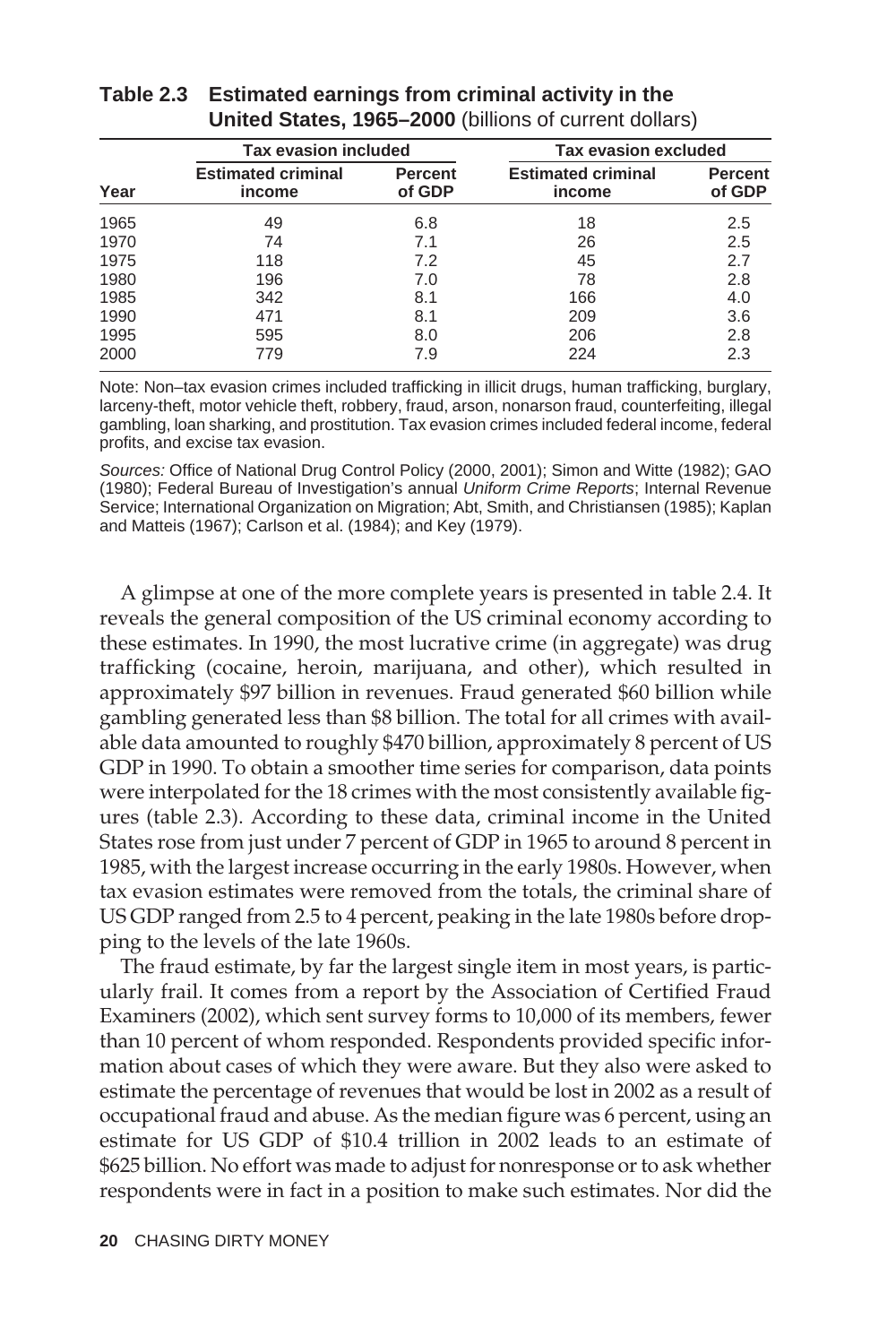

**Figure 2.1 Estimated criminal income as percent of US GDP, 1965–2000**

Source: See table 2.3.

study consider whether GDP was the correct base to use for these calculations. If each examiner estimated the share of the flow through his or her corporation, then the right base was much larger, namely the total volume of transactions through corporations.

Revenues from crimes involving stolen goods (burglary, larceny, and robbery) are probably overestimated, since they are based on the reported value of the stolen property. A victim may inflate the worth of an item to receive a higher insurance payment. Even if the claimed amount is accurate, a fence or pawnbroker is unlikely to pay a thief the retail value for pilfered goods; indeed, the standard figure used in research studies is that fences pay 20 to 30 percent of the market value of the good, depending on how easily it can be resold (Muscato 2003).

Even the estimates of revenues from drug sales, by far the most systematically developed, have very broad confidence intervals, though the government only publishes point estimates. One can get a sense of the uncertainty of these revenue estimates by examining revisions in the related estimates of the number of drug addicts that are published as part of the same studies. When calculated in 2000, the estimated number of heroin addicts for 1992 was 630,000; in 2001 this 1992 figure was revised up to 945,000 (Office of National Drug Control Policy 2000, 2001). Nor is this an isolated example. The 2000 estimate for frequent methamphetamine users in 1998 was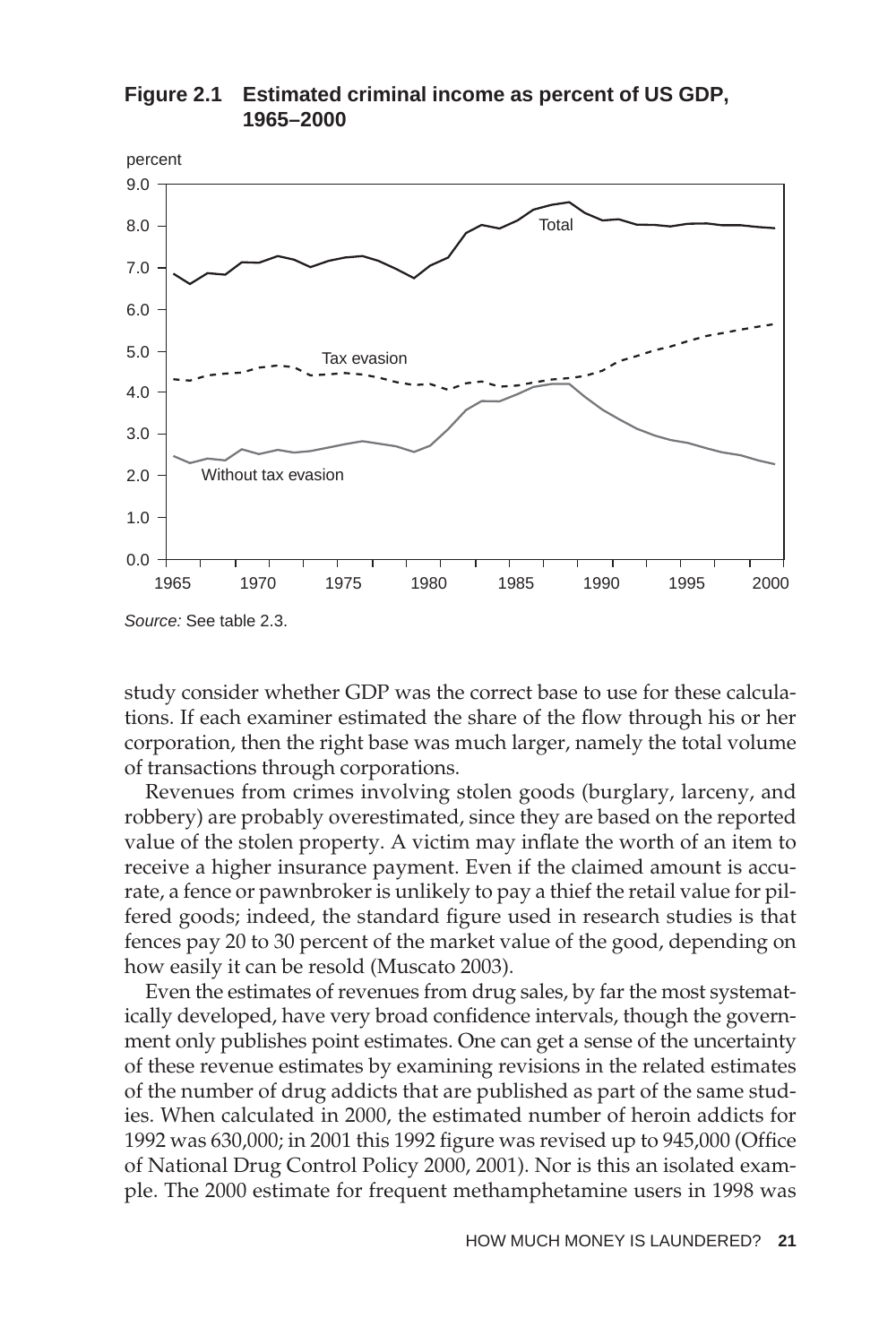| Crime                  | <b>Proceeds in billions</b><br>of current dollars | <b>Percent of total</b> |
|------------------------|---------------------------------------------------|-------------------------|
| Tax evasion            | 262.2                                             | 55.7                    |
| Cocaine trafficking    | 61.3                                              | 13.0                    |
| Fraud (nonarson)       | 59.3                                              | 12.6                    |
| Heroin trafficking     | 17.6                                              | 3.7                     |
| Prostitution           | 14.7                                              | 3.1                     |
| Loan sharking          | 14.0                                              | 3.0                     |
| Marijuana trafficking  | 13.5                                              | 2.9                     |
| Motor vehicle theft    | 8.0                                               | 1.7                     |
| Illegal gambling       | 7.6                                               | 1.6                     |
| Other drug trafficking | 4.8                                               | 1.0                     |
| Larceny/theft          | 3.8                                               | 0.8                     |
| <b>Burglary</b>        | 3.5                                               | 0.7                     |
| Robbery                | 0.5                                               | 0.2                     |
| Human trafficking      | 0.2                                               | 0.04                    |
| Counterfeiting         | 0.1                                               | 0.02                    |
| Fraud arson            | 0.04                                              | 0.008                   |
| Total                  | 471.1                                             |                         |

#### **Table 2.4 Estimated criminal proceeds in the United States, 1990**

Sources: Office of National Drug Control Policy (2000, 2001); Simon and Witte (1982); GAO (1980); Federal Bureau of Investigation's annual Uniform Crime Reports; Internal Revenue Service; International Organization on Migration; Abt, Smith, and Christiansen (1985); Kaplan and Matteis (1967); and Carlson et al. (1984).

356,000; one year later the figure was revised to 659,000. Estimating the prevalence of rare behavior, particularly one that leads to erratic lifestyles, is difficult, resulting in a corresponding uncertainty. Taking into account the range in estimates in the numbers of drug addicts, the \$70 billion estimate of revenues from drug sales in 2000 is probably best thought of as somewhere between \$35 billion and \$105 billion, with no particular central tendency (Office of National Drug Control Policy 2000, 2001).

Many of the estimates of criminal earnings have no known provenance. The demand for numbers generates a supply (Reuter 1986). If having an approximation of total income from the smuggling of human beings (for example, illegal immigrants) is useful for a congressional hearing or regulatory proceeding, then an organization will be found to produce such a number. In reality, however, there are no shortcuts to reliably generating this figure, and quantity and price estimates are critical. As it stands, there are only broad estimates of the numbers of illegal immigrants, even broader estimates of how many have purchased services from smugglers, and yet broader estimates of how much they paid on average. While it is possible to do surveys in immigrant communities and obtain reasonable response rates even from illegal immigrants (DaVanzo et al. 1994), it is not known whether questions about the immigrant experience will generate meaningful data.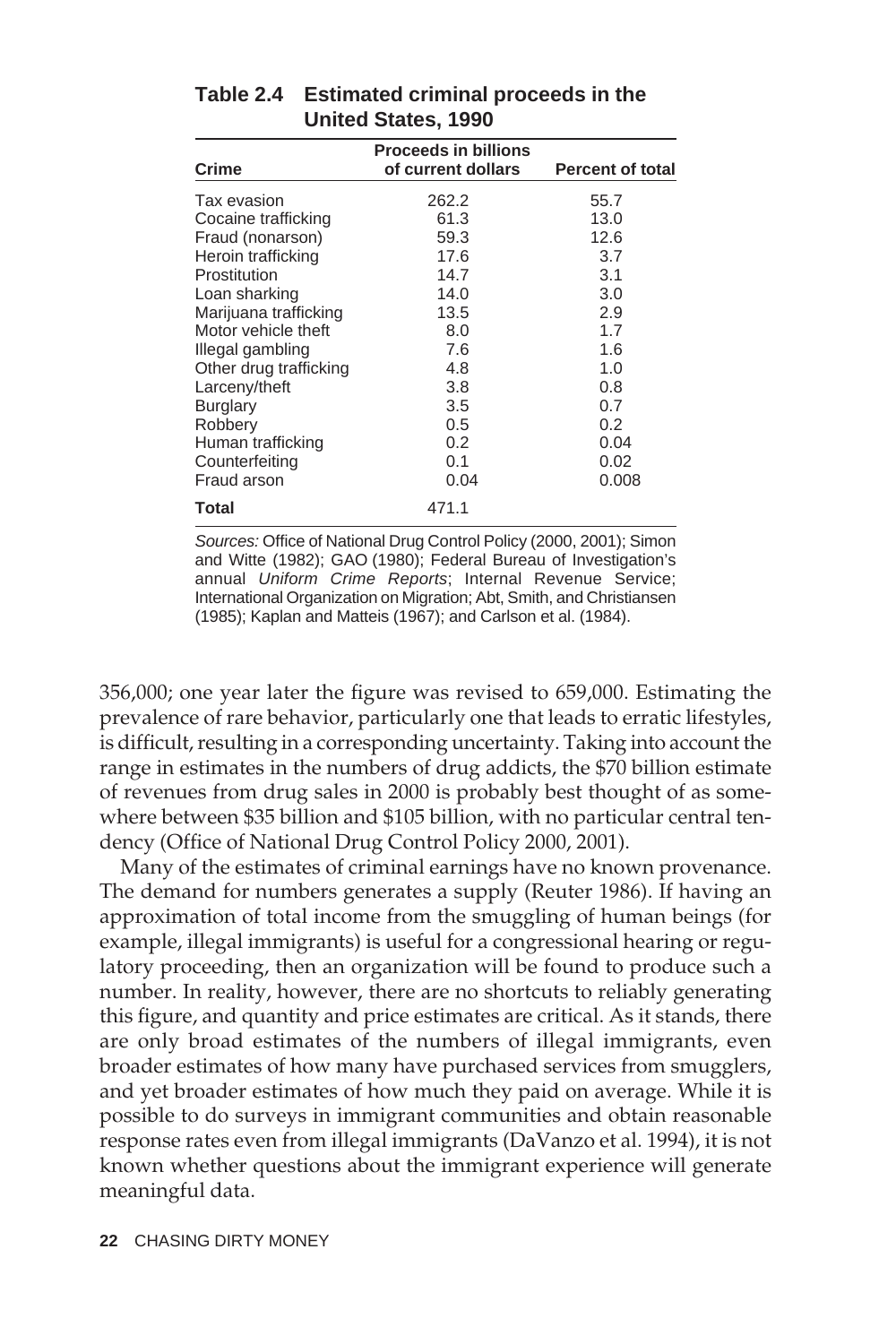Outside of the United States, estimates of criminal earnings are sparser and often equally implausible. Blades and Roberts (2002) report a small number of such estimates for OECD and transition economies. Their figures, admittedly partial and essentially guesstimates, are usually in the range of 0.5 to 1.0 percent of GDP.

Even taken at face value, these numbers are only weakly related to money laundering. Much of this income is earned by people who use the cash to directly purchase legal goods without making use of any financial institution. Small-time thieves earning \$25,000 annually are unlikely to make use of a bank or any other means of storing or transferring value.<sup>10</sup> It is impossible to estimate or even guess what share of these revenues will require laundering.

Moreover, it is important in the context of estimating amounts of money to be laundered to distinguish gross revenues from criminal activities and the profits, after covering costs, from those activities. If criminals use cash to purchase legitimate goods, such as airline tickets for couriers, then that money laundering is quite different from most conventional notions of the activity. In fact, the legitimate nonlabor inputs to criminal activity constitute a very modest share of total costs; almost all expenses are those of purchasing criminal labor, but the distinction may be important for some offenses such as cigarette smuggling. A central question, then, is how much of the income needs to be laundered? Perhaps money is laundered only when it is exchanged into a different currency or when it tries to crawl up into the legitimate world—the "above-ground" economy. By definition, laundering turns dirty money into clean money. If the revenue from a criminal transaction remains in the underground economy, it can stay dirty without stigma.

#### **Conclusions**

Neither of the two broad approaches to estimating how much money is laundered—examining incomes in the broadly defined underground economy or incomes from criminal activities—provides numbers that meet minimal standards for policy guidance. The findings can support only the broadest statements about the extent of money-laundering activities. The underground economy, and even the criminal economy, probably amount to hundreds of billions of dollars each in the United States. However, this statement provides no possible guidance for assessing the effectiveness of

<sup>10.</sup> In most jurisdictions, the use of money acquired by illegal means to cover "living expenses" or operating costs is technically considered (self–) money laundering and often can be prosecuted under anti–money laundering statutes. However, this is not an aspect of the general phenomenon of money laundering that by itself would rise to the level of a public policy problem.